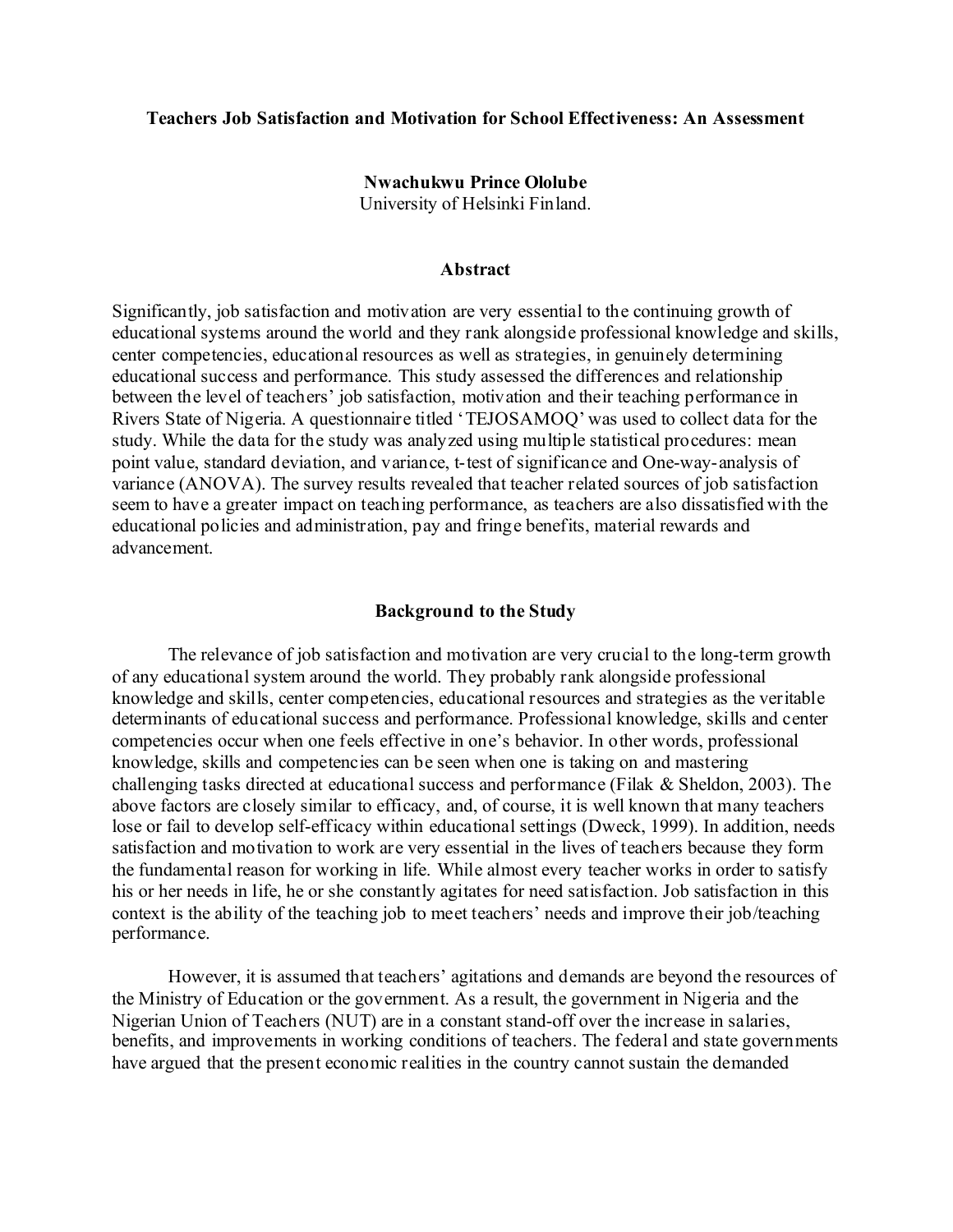increase in salaries, benefits, and improvements in working conditions. Specifically they argue that teachers' demands are beyond the government resources.

Another problem is the government's position concerning the job performance of the teachers; they accuse the teachers of negligence, laziness, purposeful lethargy, and lack of dedication and zeal to work. They further argue that teachers' level of efficiency and effectiveness does not necessitate the constant request for salary increase, incentives and better working conditions. While teachers on their part argue that the existing salary structure, benefits and working conditions do not satisfy their basic needs in as much as other sectors of the economy have bigger salary structure, better motivation and enhanced working conditions. They feel Nigeria's economy is not properly balanced, hence, their demands.

The teachers' argument is in line with Adams' (1963) equity theory of motivation. Adams' Equity Theory calls for a fair balance to be struck between employees' inputs (e.g., hard work, skill levels, tolerance, and enthusiasm) and employees' outputs (e.g., salary, benefits, and intangibles such as recognition). According to the theory's finding, a fair balance serves to ensure a strong and productive relationship with the employees, with the overall result being satisfied, thus motivated employees. The theory is built-on the belief that employees become demotivated, both in relation to their job and their employer, if they feel as though their inputs are greater than the outputs. Employees can be expected to respond to this is different ways, including de-motivation (generally to the extent the employee perceives the disparity between the inputs and the outputs exist), reduced effort, becoming disgruntled, or, in more extreme cases, perhaps even disruptive (http://www.mindtools.com/pages/article/newLDR\_96.htm)

Teachers are expected to render a very high job performance, and the Ministry of Education is always curious regarding the job performance of its teachers. Also, the Ministry of Education demands a very high measure of loyalty, patriotism, dedication, hard work and commitment from its teachers (Ubom & Joshua, 2004). Similarly, the roles and contexts of educations' motivational methods and tools cannot be underemphasized because high motivation enhances productivity which is naturally in the interests of all educational systems (Ololube 2004, 2005).

The overall purpose of the study was to explore and explain job satisfaction and teachers' work motivation in relation to Nigerian teachers' needs satisfaction for school effectiveness. The primary purpose of the present research was to test these ideas in the education environment, using teachers' job and need satisfaction ratings as the dependent variables and teachers' background information as the independent variables. To a large extent, this work is built on the theoretical frameworks of scholars like Herzberg, Mausner and Snyderman (1959) and Maslow (1943, 1970). The research hypotheses and objectives of this research were made to order for the study of Nigerian teachers' job satisfaction, with the view of ascertaining the degree to which intrinsic and extrinsic factors of motivation impact them in their work situation.

The relevance and intrigue of this research may be seen in how far it supports or refutes prior claims about job satisfaction and motivation amongst Nigerian teachers and, if possible, teachers around the world. Prominently, Nigerian teachers referred to in this study are secondary school teachers. In addition, the job and needs satisfactions of the Nigerian teachers were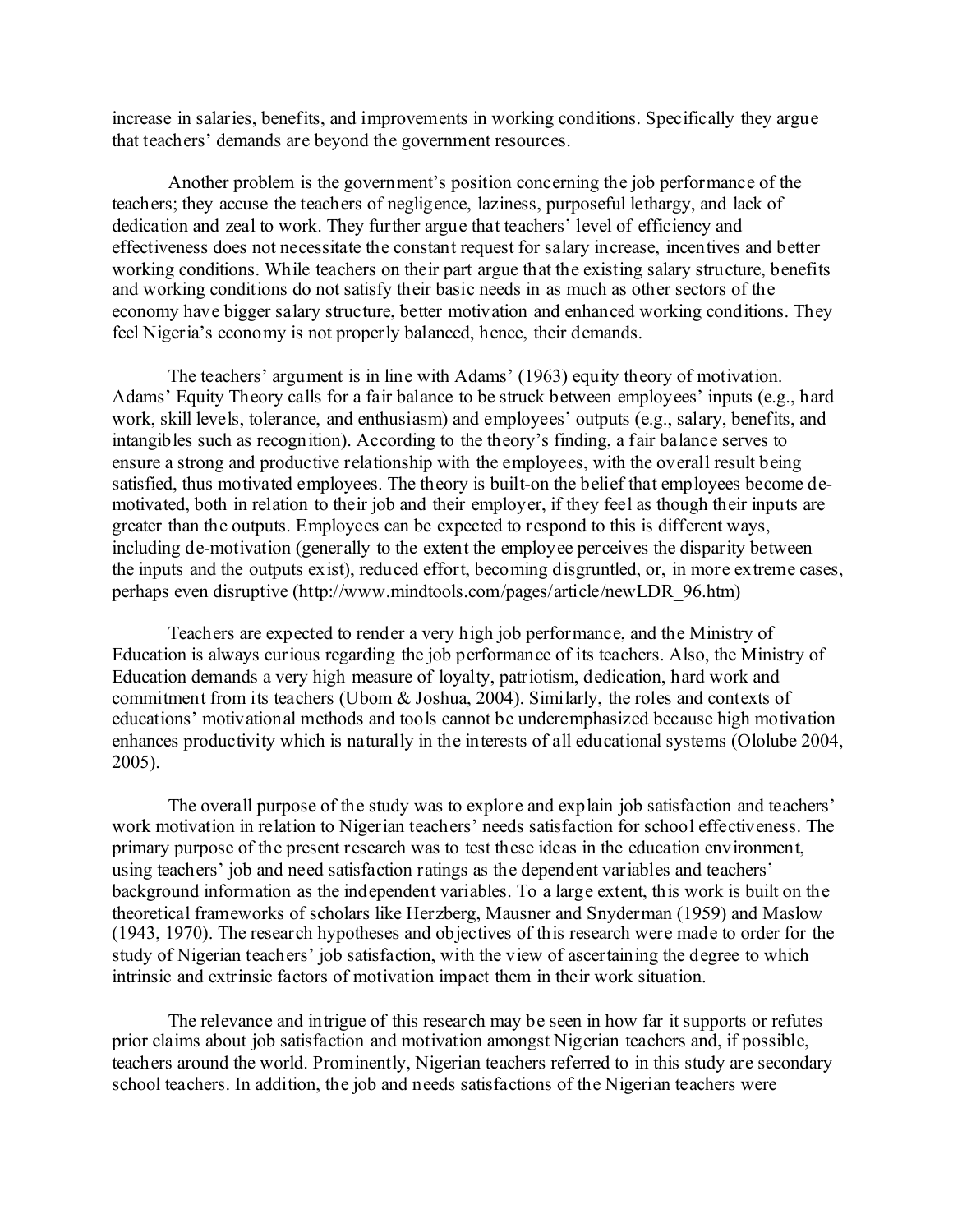compared with the findings from similar studies both within and outside the field of education. For example, Adams (1963), Denga (1996), Filak and Sheldon (2003), Hoppock (1993), MaKenna (2000), Michaelowa (2002), Reis *et al.* (2000), Robbins (1998), Roe (1970), Sheldon *et al.* (2001), Sheldon, Ryan, and Reis (1996), Ubom (2001), Ubom and Joshua (2004), Vroom (1964), and Whawo (1993) were consulted in order to establish the extent of variability or association that may exist across their findings. Finally, the empirical findings from this study would help in describing or explaining the pivotal role of motivation on the needs satisfaction of Nigerian teachers' in line with other theories that are reviewed in this work. However, the emphasis of this research is on the need-based or content theories, with a glance at process and reinforcement theories.

The questionnaire developed and used to gather data for this study borrows from similar works on motivation and need satisfaction by authors like Maslow (1943, 1970), Herzberg, Mausner and Snyderman (1959), Ifinedo (2003) and many others. In particular, this research paper is written for education planners, policy makers, educators, academics and human resource development and strategic managers interested in empirical information methods to conceptualise the issue raised in this study and provide them with useful suggestions that might help them improve secondary schooling in Nigeria. Multiple audiences exist for any text, thus it is my intention that the academic community will also find this paper a useful addition to school effectiveness and school improvement literature.

# **Theoretical Perspectives and Literature Review**

Employee job satisfaction and motivation can be studied through several broad approaches *vis-à-vis* content or need based theories, process theories and reinforcement theories. However, the term employee motivation is a complex and difficult term to define; therefore a precise definition of this concept is elusive as the notion comprises the characteristics of individual and situation as well as the perception of that situation by the individual (Ifinedo 2003; Rosenfeld & Wilson 1999). An organization's liveliness, whether public or private, comes from the motivation of its employees, although their abilities play just as crucial a role in determining their work performance their motivation (Lewis, Goodman & Fandt 1995). Golembiewski (1973, p. 597) refers to motivation as the degree of readiness of an organization to pursue some designated goal and implies the determination of the nature and locus of the forces inducing the degree of readiness. To Kelly (1974, p. 279), motivation has to do with the forces that maintain and alter the direction, quality and intensity of behavior. According to Hoy and Miskel (1987, p. 176), employee motivation is the complex forces, drives, needs, tension states, or other mechanisms that start and maintain voluntary activity directed towards the achievement of personal goals. In short, Dessler (2001) defined motivation as the intensity of a person's desire to engage in some activity. From the above definitions some issues are brought to mind that deal with what starts and energizes human behavior, how those forces are directed and sustained as well as the outcomes they bring about (performance).

It follows therefore that there is a relationship between motivation and job satisfaction, which is paramount in any organization's existence. However, the concepts of motivation and job satisfaction are often confused with one another. Peretomode (1991) citing Gibson, *et al.* pointed out that the two terms are related but are not synonymous. They acknowledged that job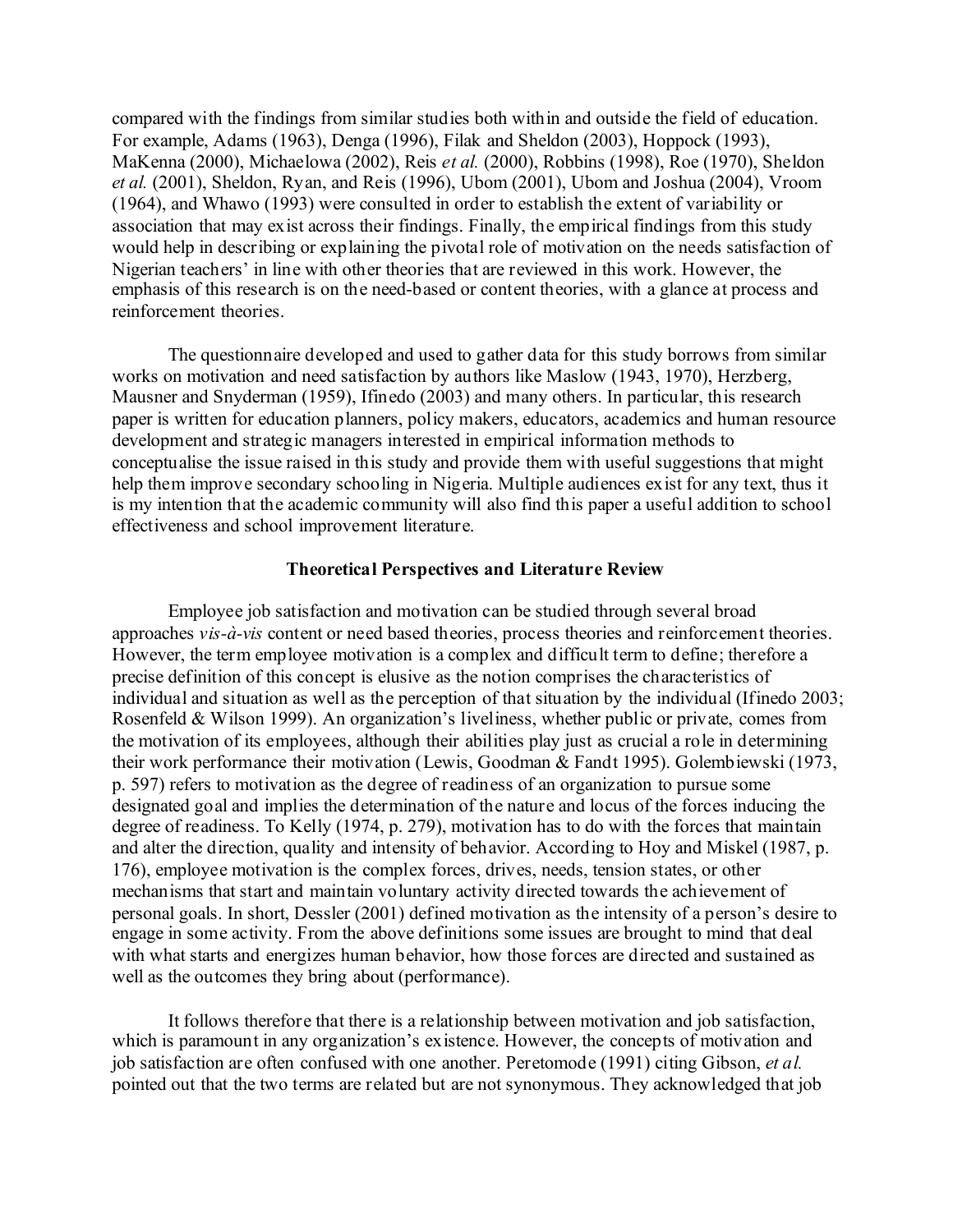satisfaction is one part of the motivational process. While motivation is primarily concerned with goal-directed behavior, job satisfaction refers to the fulfillment acquired by experiencing various job activities and rewards. It is possible that an employee may display low motivation from the organization's perspective yet enjoy every aspect of the job. This state represents high job satisfaction. Peretomode (1991, p. 113) also argued that a highly motivated employee might also be dissatisfied with every aspect of his or her job. Ifinedo (2003) demonstrated that a motivated worker is easy to spot by his or her agility, dedication, enthusiasm, focus, zeal, and general performance and contribution to organizational objectives and goals.

## **Need-based Approach or Content theory**

Several factors are believed to influence a person's desire to perform work or behave in a certain way. The need-based theories explained these desires; they explained motivation primarily as a phenomenon that occurs intrinsically, or within an individual. We can widely recognize two need-based theorists and their theories: Maslow's hierarchy of needs and Herzberg *et al.'s* two factor theory.

# **Abraham Maslow's Hierarchy of Needs**

Abraham Maslow's (1943, 1970) need-based theory of motivation is the most widely recognized theory of motivation and perhaps the most referenced of the content theories. According to this theory, a person has five fundamental needs: physiological, security, affiliation, esteem, and self-actualization. The physiological needs include pay, food, shelter and clothing, good and comfortable work conditions etc. The security needs include the need for safety, fair treatment, protection against threats, job security etc. Affiliation needs include the needs of being loved, accepted, part of a group etc. whereas esteem needs include the need for recognition, respect, achievement, autonomy, independence etc. Finally, self-actualization needs, which are the highest in the level of Maslow's need theory, include realizing one's full potential or selfdevelopment; I call it the pinnacle of one's calling. According to Maslow, once a need is satisfied it is no longer a need. It ceases to motivate employees' behavior and they are motivated by the need at the next level up the hierarchy.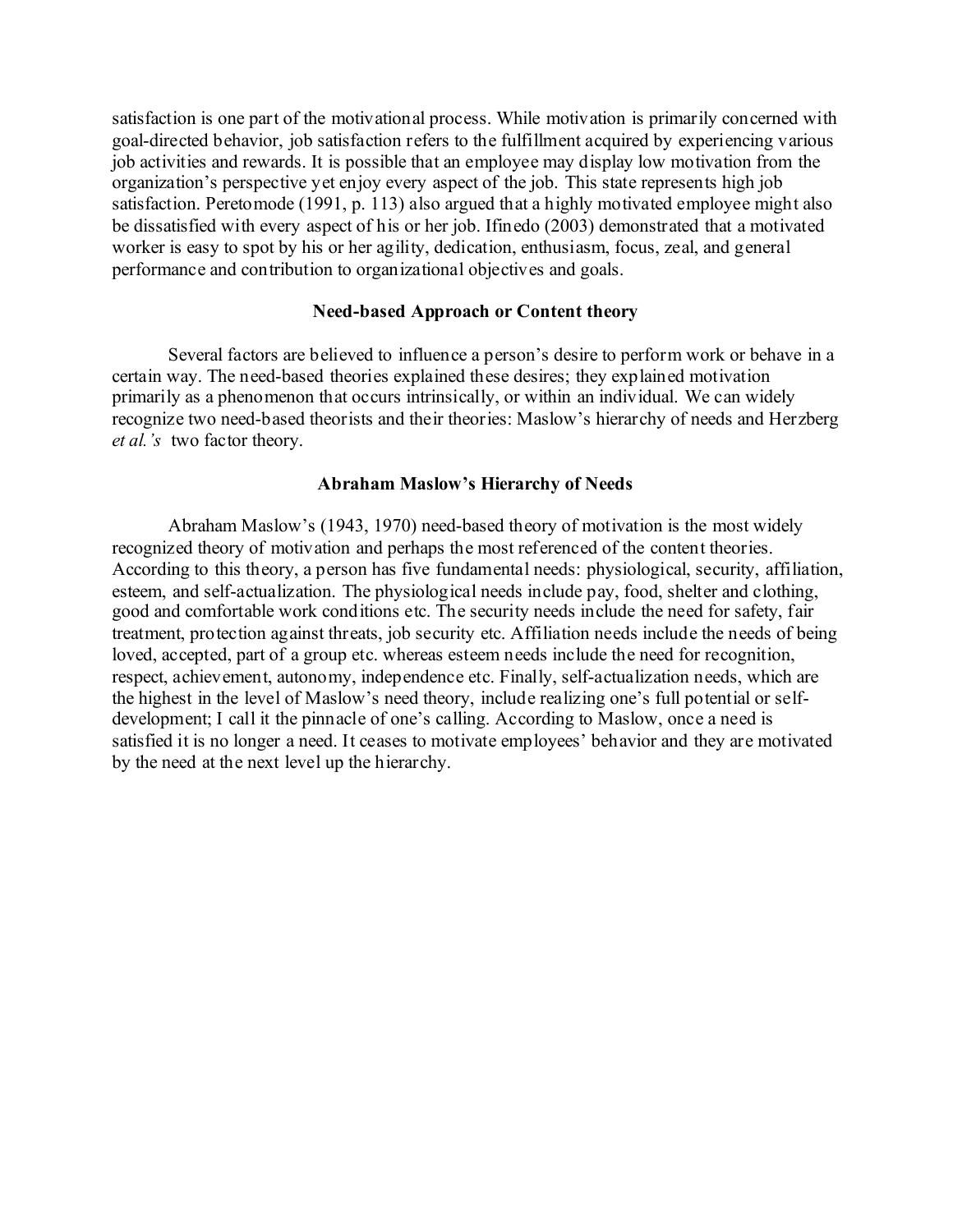

However, in spite of Maslow's effort and insights into the theories of motivation, replicate studies failed to offer strong support of the need-based theories. Also, studies aimed at validating Maslow's theory failed to find substantiation in support of the needs hierarchy (Ifinedo 2003; Lawler & Suttle 1972), although many continue to find the hierarchy model very attractive (Naylor, 1999).

# **Herzberg et al.'s Two Factor Theory**

Herzberg, Mausner and Snyderman's (1959) two-factor theory is heavily based on need fulfillment because of their interest in how best to satisfy workers. They carried out several studies to explore those things that cause workers in white-collar jobs to be satisfied and dissatisfied. The outcome of their study showed that the factors that lead to job satisfaction when present are not the same factors that lead to dissatisfaction when absent. Thus, they saw job satisfaction and dissatisfaction as independent. They referred to those environmental factors that cause workers to be dissatisfied as Hygiene Factors. The presence of these factors according to Herzberg *et al.* does not cause satisfaction and consequently failed to increase performance of workers in white-collar jobs. The hygiene factors are company policy and administration, technical supervision, salary, interpersonal relationship with supervisors and work conditions; they are associated with job content:

Herzberg *et al.* indicated that these factors are perceived as necessary but not sufficient conditions for the satisfaction of workers. They further identified motivating factors as those factors that make workers work harder. They posited that these factors are associated with job context or what people actually do in their work and classified them as follows: achievement, recognition, work itself, responsibility and advancement. Achievement is represented by the drive to excel, accomplish challenging tasks and achieve a standard of excellence. The individuals' need for advancement, growth, increased responsibility and work itself are said to be the motivating factors (see Figure 2).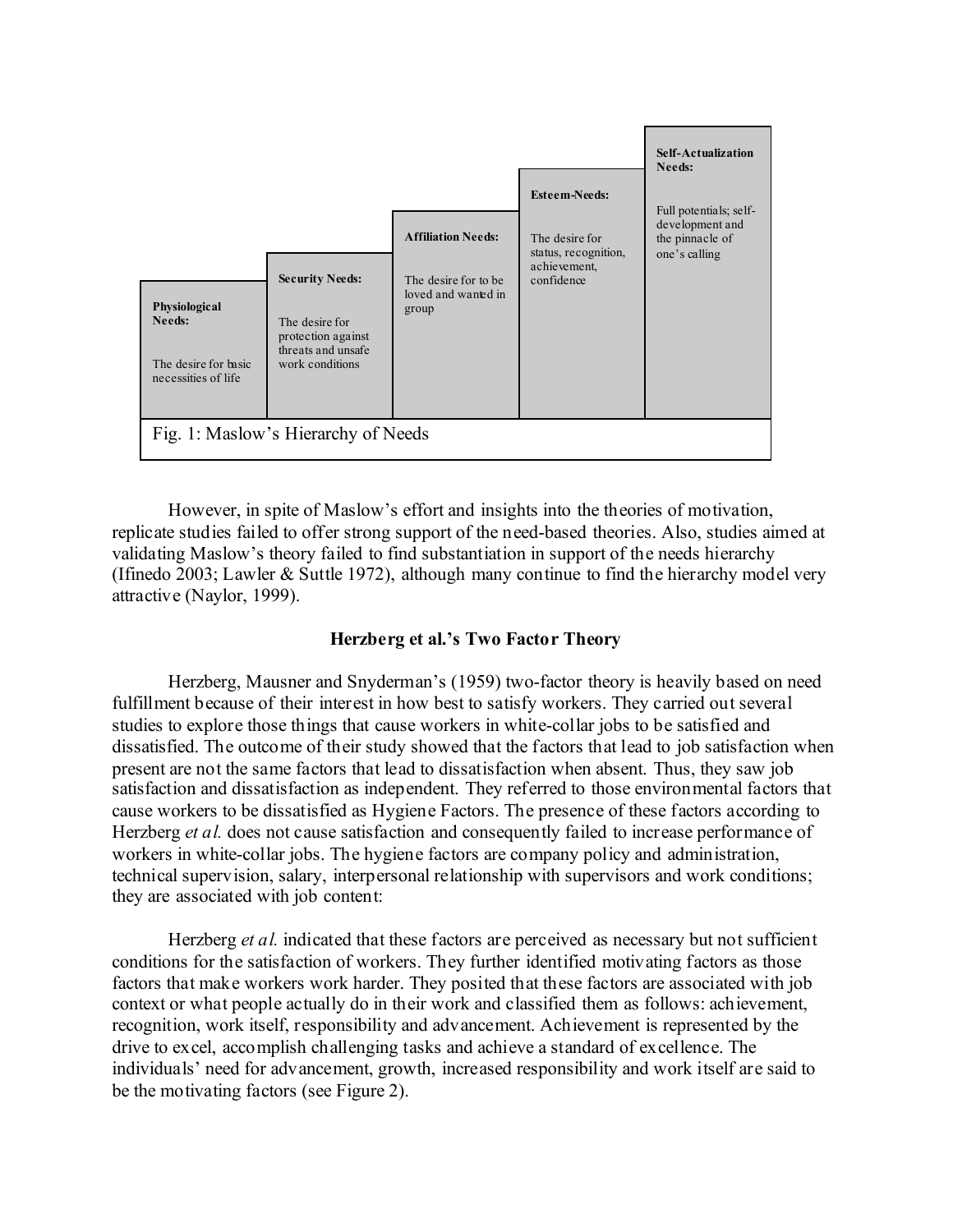Herzberg *et al.,* (1959) pointed out that the opposite of dissatisfaction is not satisfaction but no dissatisfaction. Both hygiene factors and motivators are important but in different ways (Naylor 1999: 542). Applying these concepts to education for example, if school improvement depends, fundamentally, on the improvement of teaching, ways to increase teacher motivation and capabilities should be the core processes upon which efforts to make schools more effective focus. In addition, highly motivated and need satisfied teachers can create a good social, psychological and physical climate in the classroom. Exemplary teachers appear able to integrate professional knowledge (subject matter and pedagogy), interpersonal knowledge (human relationships), and intrapersonal knowledge (ethics and reflective capacity) when he or she is satisfied with the job (Collinson, 1996; Connell & Ryan, 1984; Rosenholtz, 1989).

Nonetheless, commitment to teaching and the workplace have been found to be enhanced by psychic rewards (acknowledgement of teaching competence), meaningful and varied work, task autonomy and participatory decision-making, positive feedback, collaboration, administrative support, reasonable work load, adequate resources and pay, and learning opportunities providing challenge and accomplishment (Firestone & Pennel, 1993; Johnson, 1990; Rosenholtz, 1989). In contrast, extrinsic incentives, such as merit pay or effective teaching rewards have not been found to affect teacher job satisfaction and effectiveness among Nigerian teachers (Ubom, 2001). The extrinsic factors evolve from the working environment while the actual satisfiers are intrinsic and encourage a greater effectiveness by designing and developing teachers higher level needs. That is giving teachers greater opportunity, responsibility, authority and autonomy (Whawo, 1993). Conversely, Ukeje *et al.* (1992: 269) are of the opinion that however highly motivated to perform a teacher may be, he or she needs to posses the necessary ability to attain the expected level of performance. Nevertheless, it is hoped that if educational administrators and education policy makers can understand teachers' job satisfaction needs, they can design a reward system both to satisfy teachers and meet the educational goals.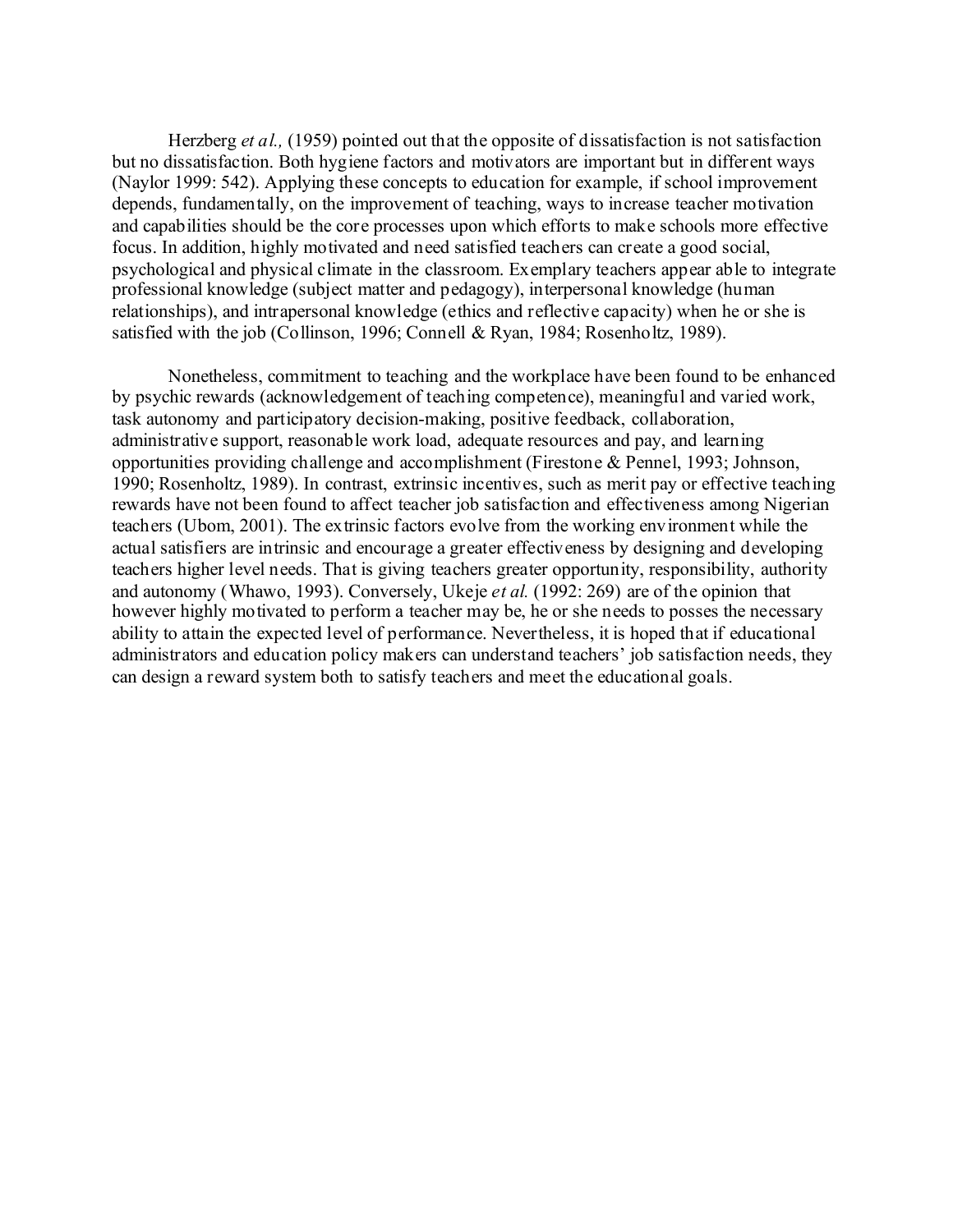Percentage of frequency of Percentage of frequency of reported items associated reported items associated with dissatisfaction with satisfaction



Figure 2: Summary of Herzberg *et al.'s* (1959) research Findings. Source: Schoderbek *et al*. (1988 : 270)

# **Process Theories**

What all process theories have in common is an emphasis on the cognitive processes in determining employee level of motivation and need satisfaction. Equity theory matches the notions of "a fair day's work for a fair day's pay". It really focuses on perceptions of inequality in the output ratio whose effect may be similar to the hygiene factors of Herzberg *et al.* (Naylor, 1999). Equity and fairness in the workplace has been found to be a major factor in determining employee motivation and job satisfaction (Lewis *et al.* 1995: 502). As such, equity theory assumes that one important cognitive process involves people looking around and observing what effort other people are putting into their work and what rewards follow that effort. This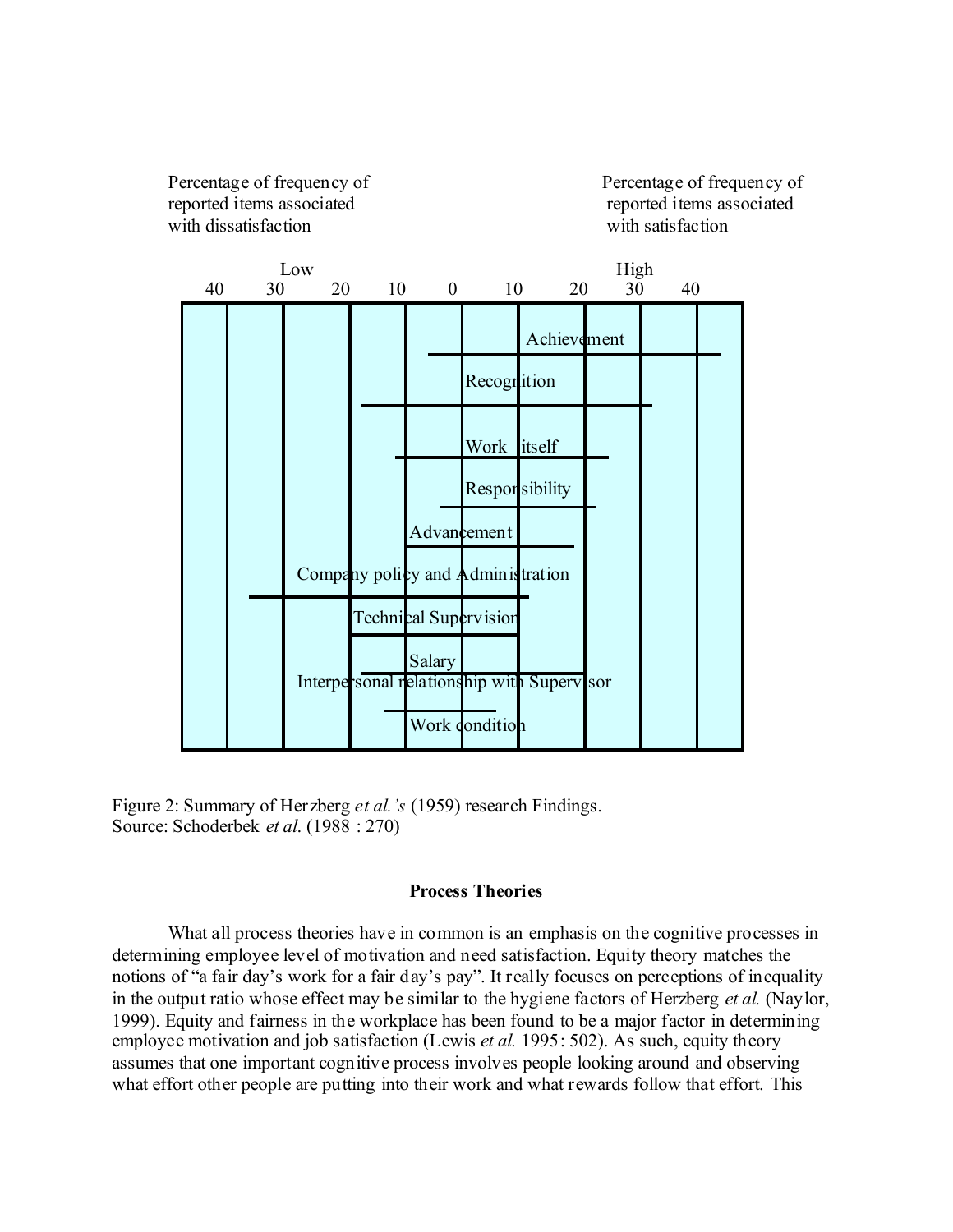social comparison process is driven by our concern for fairness and equity. Research by McKenna (2000, p. 112) and Sweeney (1990) confirms equity theory as one of the most useful frameworks for understanding and has a role to play in the study of work motivation.

According to Lewis *et al.* (1995), expectancy theory is the most comprehensive motivational model that seeks to predict or explain task-related effort. The theory suggests that work motivation is determined by two factors: (1) the relationship between effort and performance and (2) the desirability of various work outcomes that are associated with different performance levels. Simply put, the theory suggests that the motivation that will lead to job satisfaction is a function of the perceived relationship between an individual's effort, performance, and the desirability of consequences associated with job performance (Lawler, 1973; Vroom, 1964). That is, employees are influenced by the expected outcomes of their behaviors and motivation at work or the perceptible link between effort and reward.

The most important attribute of both types of process theory has been to draw attention to the effects of cognitive and perceptual processes on objective teachers' work conditions. It suggests that educational administrators and policy makers need to pay attention to the expectancy values that is the link between effort and teachers' needs satisfaction and job performance, determine what outcome teachers value, link the reward that teachers value to their job performance, and ensure that teachers wages and salary rates are not perceived as unfair.

#### **Reinforcement Theories**

Reinforcement theories relate to the idea of *operant conditioning*. They concentrate attention on the link between behavior and consequences. Reinforcement is defined as any effect that that causes behavior to be repeated or inhibited which can be positive or negative (Naylor, 1999, p. 549). Skinner (1939, 1971) carried out several studies and came up with a conditioning model which proposes that if pleasant consequences follow a behavior, the behavior will tend to continue whereas, if unpleasant consequences follow a behavior, the behavior tends to stop (Luthans & Kreitner, 1985). This theory of motivation suggests that internal states of the mind such as needs are misleading, scientifically immeasurable, and in any case hypothetical. Therefore, reinforcement theory rests on two underlying assumptions: first, human behavior is determined by the environment, and second, human behavior is subject to observable laws and can be predicted and changed. Hence, the foundation of the reinforcement theory is the 'law of effect', which states that behavior will be repeated or not depending on whether the consequences are positive or negative (Lewis *et al.,* 1995).

#### **Job Satisfaction**

Job satisfaction has been the most frequently investigated variable in organizational behavior (Spector, 1997). Job satisfaction varies and researchers, for example Peretomode (1991) and Whawo (1993), have suggested that the higher the prestige of the job, the greater the job satisfaction. Many workers, however, are satisfied in even the least prestigious jobs. That is, they simply like what they do. In any case, job satisfaction is as individual as one's feelings or state of mind.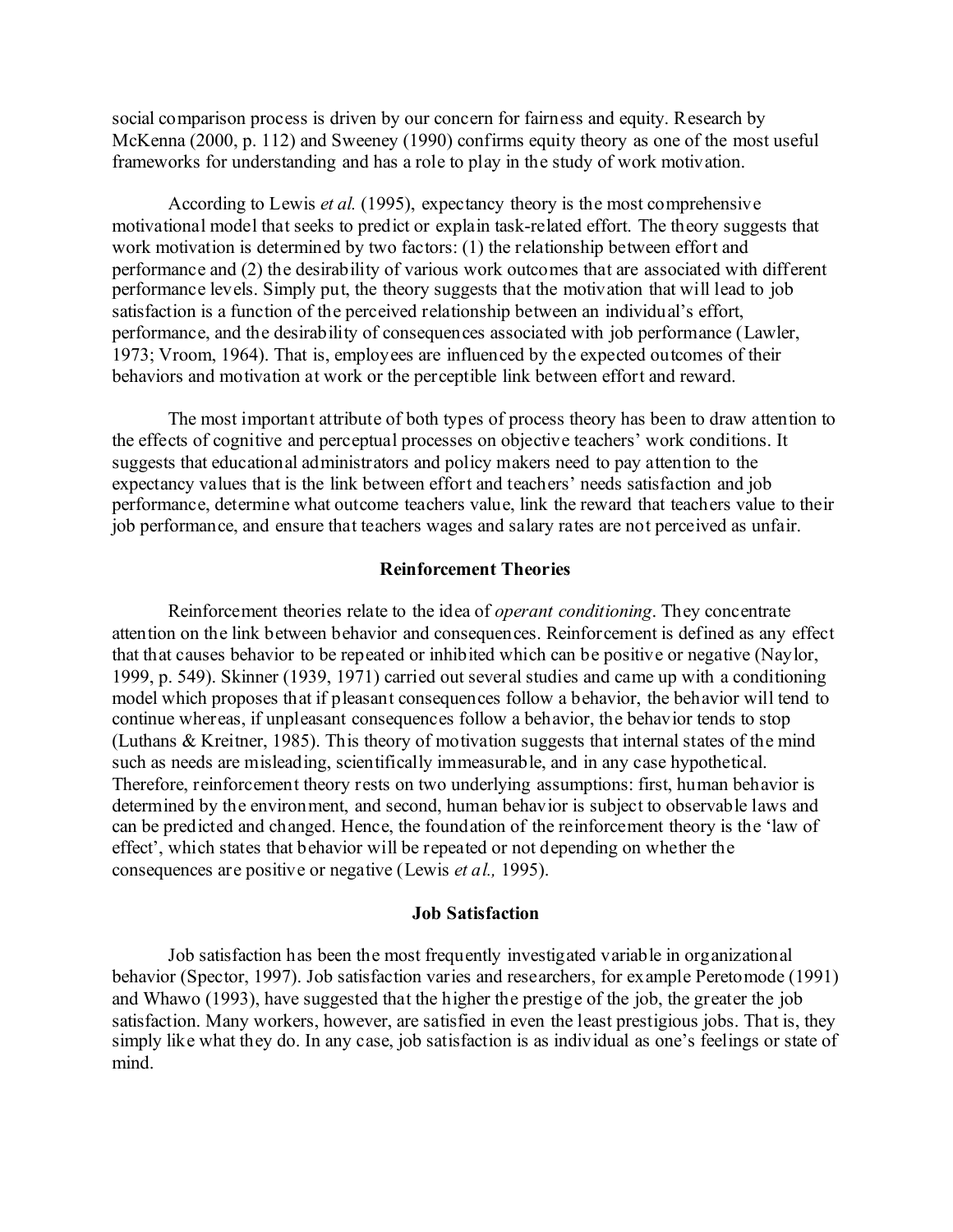Job satisfaction can be influenced by a variety of factors, for example, the quality of one's relationship with their supervisor, the quality of the physical environment in which they work, the degree of fulfillment in their work, etc. However, there is no strong acceptance among researchers, consultants, etc., that increased job satisfaction produces improved job performance. In fact, improved job satisfaction can sometimes decrease job performance (McNamara, [n.d]; War, 1998).

Hackman and Oldham (1975) suggested that jobs differ in the extent to which they involve five core dimensions: skill variety, task identity, task significance, autonomy, and task feedback. They further suggested that if jobs are designed in a way that increases the presence of these core characteristics, three critical psychological states can occur in employees: (1) experienced meaningfulness of work, (2) experienced responsibility for work outcomes, and (3) knowledge of the results of work activities. According to Hackman and Oldham, when these critical psychological states are experienced, work motivation and job satisfaction will be high.

#### **Research Methodology**

A survey research design was used in this study to investigate job satisfaction and motivation of secondary school teachers in Nigeria. The thematic foundation of this research study rests on the need-based approach or content theory of motivation. To this end, questions in the questionnaire followed in many ways and themes the classic works of Maslow (1970) and Herzberg *et al*. (1959) and other content theory scholars.

The research area was Rivers State and the population of the study consisted of all the teachers in Rivers State (accessible) of Nigeria (target). The Rivers State is home to 146 public secondary schools, which are different in size and type. The population is comprised of principals and teachers from 18 randomly selected secondary schools that have teaching staff strength of more than 50 each. A convenient sample size of 680 participants who were also randomly selected was chosen from amongst the respondents.

The need satisfaction variables were divided into five areas based on Maslow's categorization. They were physiological needs, security needs, social needs, self-esteem needs and self-actualization needs. Herzberg *et al.* also influenced this study. They categorized man's work needs as follows: achievement, advancement, responsibility, recognition and work itself; they called them 'the motivating factors' whereas the hygiene factors are pay/salary, job security, working conditions, policy and administration, supervision and interpersonal relationships. These areas of needs formed the components of needs satisfaction in this study.

The research instrument titled "Teachers' job Satisfaction and Motivation Questionnaire" (TEJOSAMOQ) was used to gather data for the study. Section "A" of the research questionnaire describes respondents' background information, categories include: gender, age, status, area of specialization, education level, and length of service. Section "B1 and B2", on the other hand describes possible job satisfaction and dissatisfaction variables. The questionnaire was made up of 6 items in section 'A' and 12 items in section 'B1'. Respondents were asked to rank some possible items on job related sources of satisfaction and motivation from the most important 1, 2, 3… to the least important 10,11 and 12. Section 'B2' contains 17 items of job related sources of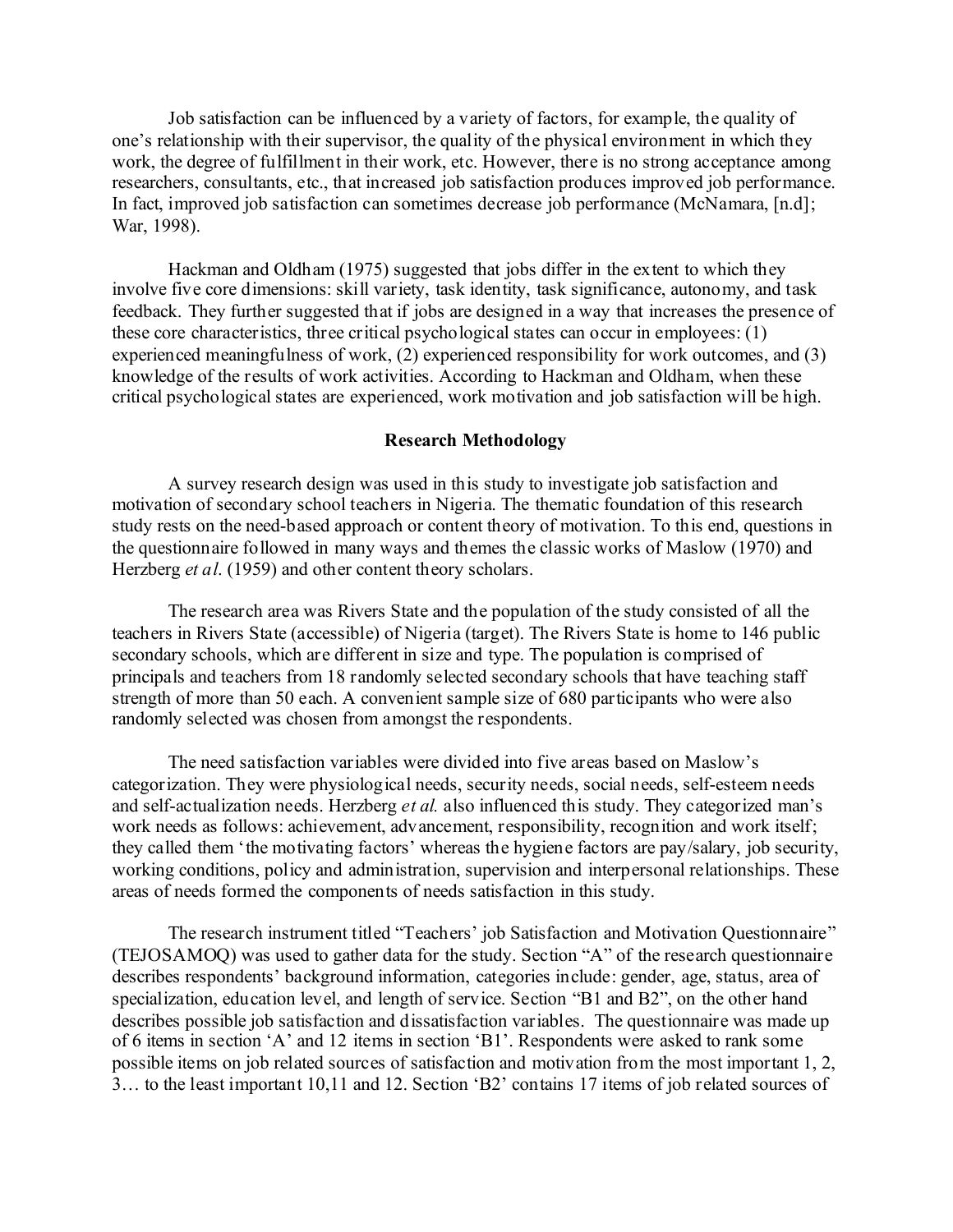dissatisfaction and was constructed along a four-point likert-type scale (summated) of not dissatisfied (1), not so dissatisfied (2), dissatisfied (3), and strongly dissatisfied (4). A summated rating scale, one type of which is called likert-type scale, is a set of attitude items all of which are considered of approximately equal "attitude value" and to each of which subjects respond with degree of satisfaction and dissatisfaction (intensity) (Kerlinger 1973, p. 496).

A reliability measurement was seen as suitable in this investigation. In the analysis, using the SPSS version 13.0 software program, a Cronbach alpha reliability of 0.89 was obtained which shows that the research instrument had a strong reliability (see, Bryman & Cramer 1990, p. 71; 2001, p. 63; Reynaldo & Santos 1999; Saunders *et al.* 2000, p. 361). The face and content validity of the research instrument were ascertained by some experts in Test and Measurement.

To arrive at the intended analyses, the participants' responses were keyed into SPSS version 13.0 software and several sets of statistical analyses were performed: mean point value, standard deviation, variance and t-test of significance. One-way-analysis of variance (ANOVA) was employed to test the relationship between variables and respondents' background information. The t-test of significance was computed to test for statistically significant differences in the variables. A statistically significant set at  $p < 0.05$  assesses if the researcher's level of confidence in the sample also exists in the population (see, Bryman & Cramer 1990, p. 151; 2001, p. 159).

# **Data Analysis and Results**

# **Research Hypotheses**

To provide focus and direction, five research hypotheses 'null' were formulated for the study. They are as follows:

1. There are no significant relationships between factors that tend to motivate teachers in terms of job satisfaction and job performance.

2. There are no significant differences in the intensity of job dissatisfaction factors of Nigerian teachers.

3. There are no significant differences between respondents' genders in terms of their job satisfaction.

4. There are no significant differences between ages of respondents' and their job satisfaction.

5. There are no significant difference between occupational status of respondents' and their job satisfaction.

T-test and ANOVA statistical analysis was used to test the entire research hypotheses. Descriptive statistics, that is mean, standard deviation and variance of the respondents' scores to all the statements in each of the sections of the questionnaire, were computed. The test of significance was primarily performed at the probability level of *p < 0.05*. A total of *690* of the *1000* questionnaires sent to the randomly selected sample were returned, which represented a response rate of *69.1%.* Out of these 690 questionnaires, *680* were deemed good to be analyzed. In cases where respondents did not answer every question, the questionnaires were discarded. The typical participants were principals and teachers who had earned permanent status and were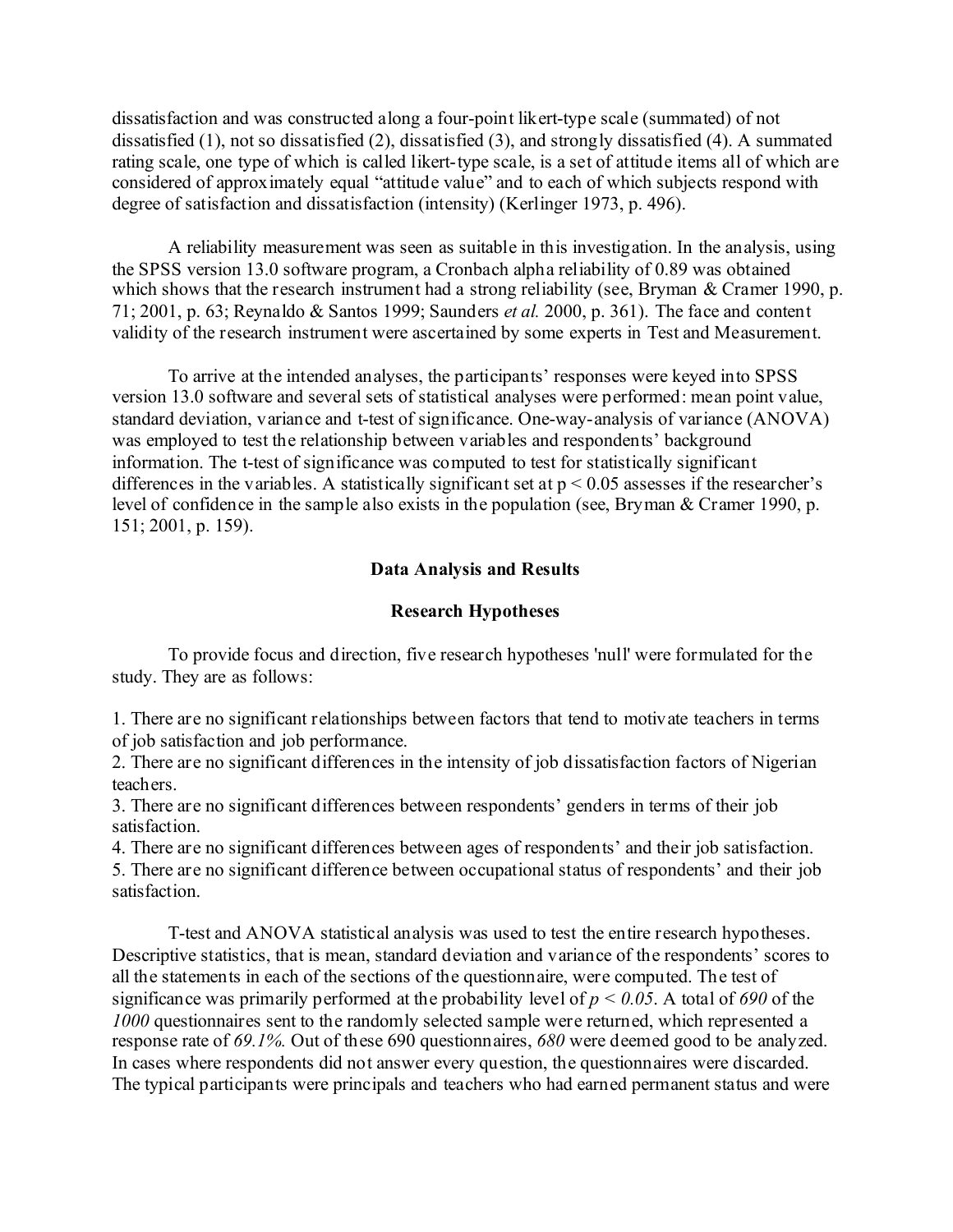employed full-time as teachers in secondary schools in Rivers State. Out of the total number of respondents, *286 (42.1%)* were male while *394 (57.9%)* were female. *18 (2.6%)* were principals and *662 (97.4%)* were teachers. Further information on the demographic characteristics is as displayed in Table 1.

The descriptive analysis revealed significant relationships among facets of job satisfaction, performance and motivation factors. Table 2 displays ranking of teachers' job satisfaction scores and motivation. Of the 12 variables of teaching related sources of job satisfaction and motivation related factors measured in this study, teachers were most motivated by both the job context and content i.e. job security and working conditions, the work itself, reaching one's potential and personal growth. Teachers tend to be satisfied if these factors are present in their teaching job and believe that they will positively impact their job performance. Opportunity for advancement, achievement and standards for excellence, recognition by others and authority and independence are ranked next in meeting their job satisfaction needs. While status, importance and influence ranked as the least likely to render job satisfaction. Pay and fringe benefits ranked  $10^{th}$ . This result revealed that both the hygiene factors and motivators are important in different ways in predicting teachers' job satisfaction (Naylor 1999, p. 542). (See table 2).

|                          | Independent Variables              | Frequency | $\frac{0}{0}$ |
|--------------------------|------------------------------------|-----------|---------------|
| Gender                   | Male                               | 286       | 42.1          |
|                          | Female                             | 394       | 57.9          |
| Age                      | $20-30$ years                      | 113       | 16.6          |
|                          | $31-40$ years                      | 251       | 36.9          |
|                          | $41-50$ years                      | 271       | 39.9          |
|                          | 51 and Above years                 | 45        | 6.6           |
| <b>Status</b>            | Principals                         | 18        | 2.6           |
|                          | <b>Teachers</b>                    | 662       | 97.4          |
| Area of Specialization   | Social Sciences                    | 208       | 30.6          |
|                          | Sciences                           | 307       | 45.1          |
|                          | Humanities                         | 165       | 24.3          |
| <b>Educational Level</b> | NCE (Nigerian Certificate in Edu.) | 167       | 24.6          |
|                          | Graduate                           | 459       | 67.5          |
|                          | Postgraduate                       | 54        | 7.9           |
| <b>Length of Service</b> | 1-5 years                          | 116       | 17.1          |
|                          | $6-10$ years                       | 228       | 33.5          |
|                          | $11-15$ years                      | 157       | 23.1          |
|                          | $16-20$ years                      | 131       | 19.3          |
|                          | 21 and Above                       | 48        | 7.0           |

Table 1: Participants' Demographic Characteristics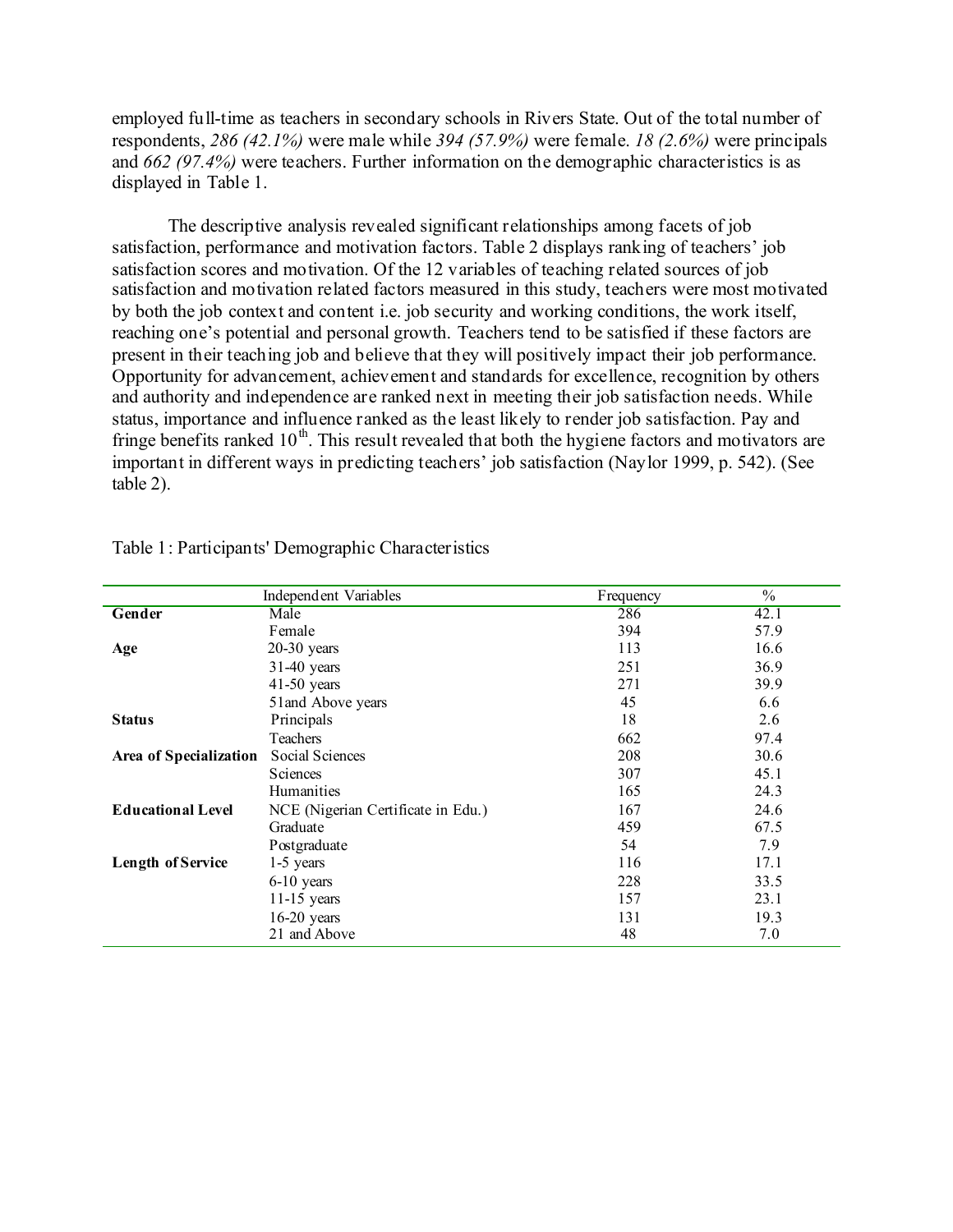| Variables                                      | Ranking        | Mean | Std. Dev. | Variance |
|------------------------------------------------|----------------|------|-----------|----------|
| Job security and working condition             |                | 2.05 | 1.822     | 3.318    |
| Work itself                                    | $\mathfrak{D}$ | 3.54 | 2.167     | 4.694    |
| Reaching ones potential and personal growth    |                | 4.21 | 2.831     | 8.015    |
| Opportunity for advancement                    | 4              | 4.89 | 2.484     | 6.171    |
| Achievement and standards for excellence       |                | 5.83 | 2.458     | 6.040    |
| Recognition by others                          | 6              | 6.05 | 2.328     | 5.419    |
| Authority and independence                     |                | 6.63 | 2.293     | 5.259    |
| Responsibility within the teaching job         | 8              | 7.27 | 2.483     | 6.164    |
| Being creative and taking new challenges       | 9              | 8.14 | 2.546     | 6.485    |
| Pay and fringe benefits                        | 10             | 8.63 | 2.160     | 4.666    |
| Making contribution to educational development | 11             | 9.16 | 2.622     | 6.873    |
| Status, important & influential                | 12             | 9.45 | 2.224     | 6.523    |

*Table 2: Respondents' perception of teaching related sources of job satisfaction*

The next sets of statistical analysis were carried out to determine if significant differences exist between teachers' job dissatisfaction and their intensity (hypothesis 2). First, descriptive statistics were run to ascertain their mean values, and the result revealed that the most important factor of job dissatisfaction for Nigerian teachers is educational policy and administration which has a mean rating of *3.74* while fringe benefits, pay and failure to achieve score second with a mean of *3.71* each. Promotion opportunities and training opportunities took the 4 and 5 position respectively. It is important to note that homogeneity occurs for pay and fringe benefits as satisfiers' and de-satisfiers'. Urgent work and too much work had a mean of *3.55* each. Lack of status, time for family members and hobbies, and too little work are seen as not very significant to their job dissatisfaction as they scored *2.09, 2.11* and *2.13* respectively (See table 3 for detail). To determine if significant differences exist between teacher related sources of job dissatisfaction and their intensity, an analysis using t-test was carried out. The results of the t-test indicated significant differences  $(t = 3.10, Df = 679, p. < .002)$  between teachers' job dissatisfaction facets and their intensity. Thus hypothesis 2 was rejected.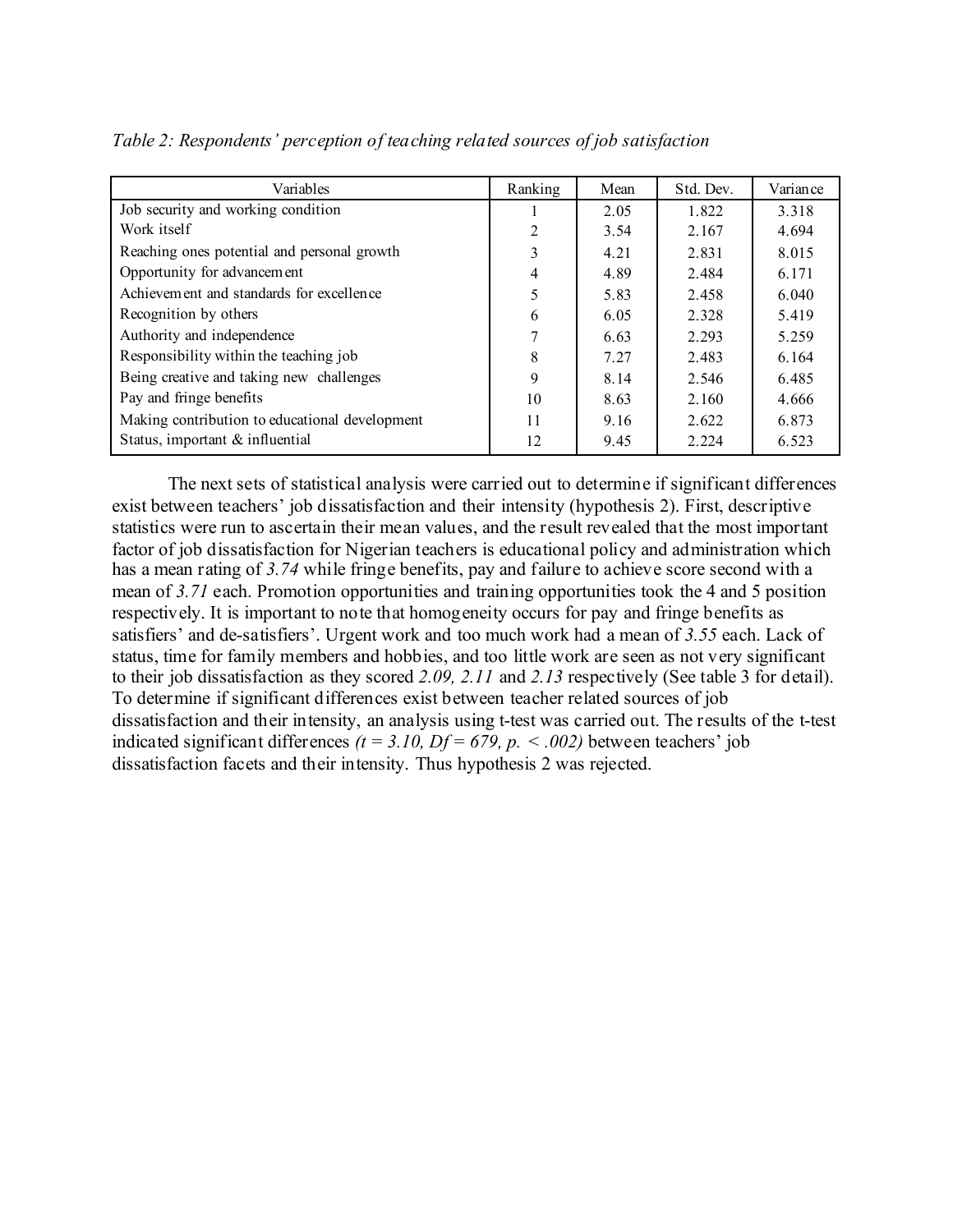| Variables                           | N   | Min.           | Max.           | Sum  | Mean | Std. Dev. | Variance |
|-------------------------------------|-----|----------------|----------------|------|------|-----------|----------|
| Educational Policy & Administration | 680 | 3              | 4              | 2541 | 3.74 | .441      | .194     |
| Fringe benefits                     | 680 | 1              | $\overline{4}$ | 2522 | 3.71 | .540      | .292     |
| Pay/Salary                          | 680 | 1              | $\overline{4}$ | 2522 | 3.71 | .527      | .277     |
| Failure to achieve                  | 680 | 2              | $\overline{4}$ | 2523 | 3.71 | .460      | .212     |
| Promotion opportunity               | 680 | $\overline{2}$ | 4              | 2503 | 3.68 | .517      | .268     |
| Training opportunity                | 680 | 2              | 4              | 2498 | 3.67 | .508      | .259     |
| Urgent work                         | 680 | $\overline{2}$ | $\overline{4}$ | 2416 | 3.55 | .567      | .321     |
| Too much work                       | 680 | 1              | 4              | 2416 | 3.55 | .559      | .312     |
| Technical supervision               | 680 | 1              | $\overline{4}$ | 2343 | 3.45 | .750      | .563     |
| Lazy & Incompetence                 | 680 | 1              | $\overline{4}$ | 1665 | 2.45 | .935      | .875     |
| <b>Hassles</b>                      | 680 | 1              | 4              | 1662 | 2.44 | .765      | .586     |
| Inter-P. relationship               | 680 | 1              | $\overline{4}$ | 1596 | 2.35 | .814      | .663     |
| Neg. feedback                       | 680 | 1              | $\overline{4}$ | 1537 | 2.26 | .907      | .823     |
| Job security $&$ stability          | 680 | 1              | $\overline{4}$ | 1478 | 2.17 | .930      | .865     |
| Too little work                     | 680 | 1              | $\overline{4}$ | 1445 | 2.13 | .855      | .731     |
| Time for family & home              | 680 | 1              | 4              | 1434 | 2.11 | .926      | .857     |
| Lack of status                      | 680 | 1              | 4              | 1422 | 2.09 | .899      | .808     |
| Valid N (listwise)                  | 680 |                |                |      |      |           |          |

*Table 3: Descriptive statistics of teacher related sources of job dissatisfaction*

To test to what degree differences exist between the attitudes of the respondents' demographic characteristics towards their perception of job satisfaction, ANOVA was employed. The independent variables tested are: gender (hypothesis 3), age (hypothesis 4) and status (hypothesis 5). They were computed and the result showed that significant differences existed in the respondents' opinion based on their gender  $(f = 13.26, p < .000)$ . In other words, from the result, female teachers derived greater job satisfaction than their male counterparts. This is in line with Ladebo's (2005) study where he illustrated that Nigerian female teachers found their teaching jobs more satisfying than their male counterparts. Likewise, there was a high statistical difference between teachers' age differentiation and their consequent job satisfaction. Teachers between the ages of 20-30 and 51 and above showed a greater job satisfaction than those ages 31-40 and 41-50  $(f = 11.28; p < .000)$ . It became obvious from the computed ANOVA test that principals are more satisfied with their jobs than teachers at  $(f = 16.57; p < .000)$ , principals' occupation of administrative positions is one possible reason for this result.

### **Discussion of Results and Concluding Remarks**

This study explored the conflicting approaches to the theories of motivation. The research strategy and design were much in line with the need-based or content theories of motivation. The study supports the theory that the needs satisfaction or work-related needs of employees, regardless of national background, can be grouped according to need theories of motivation (Ifinedo 2003, 2004). While we recognize that priorities accorded job and needs satisfaction perception may differ, the results of this study did not depart significantly from previous works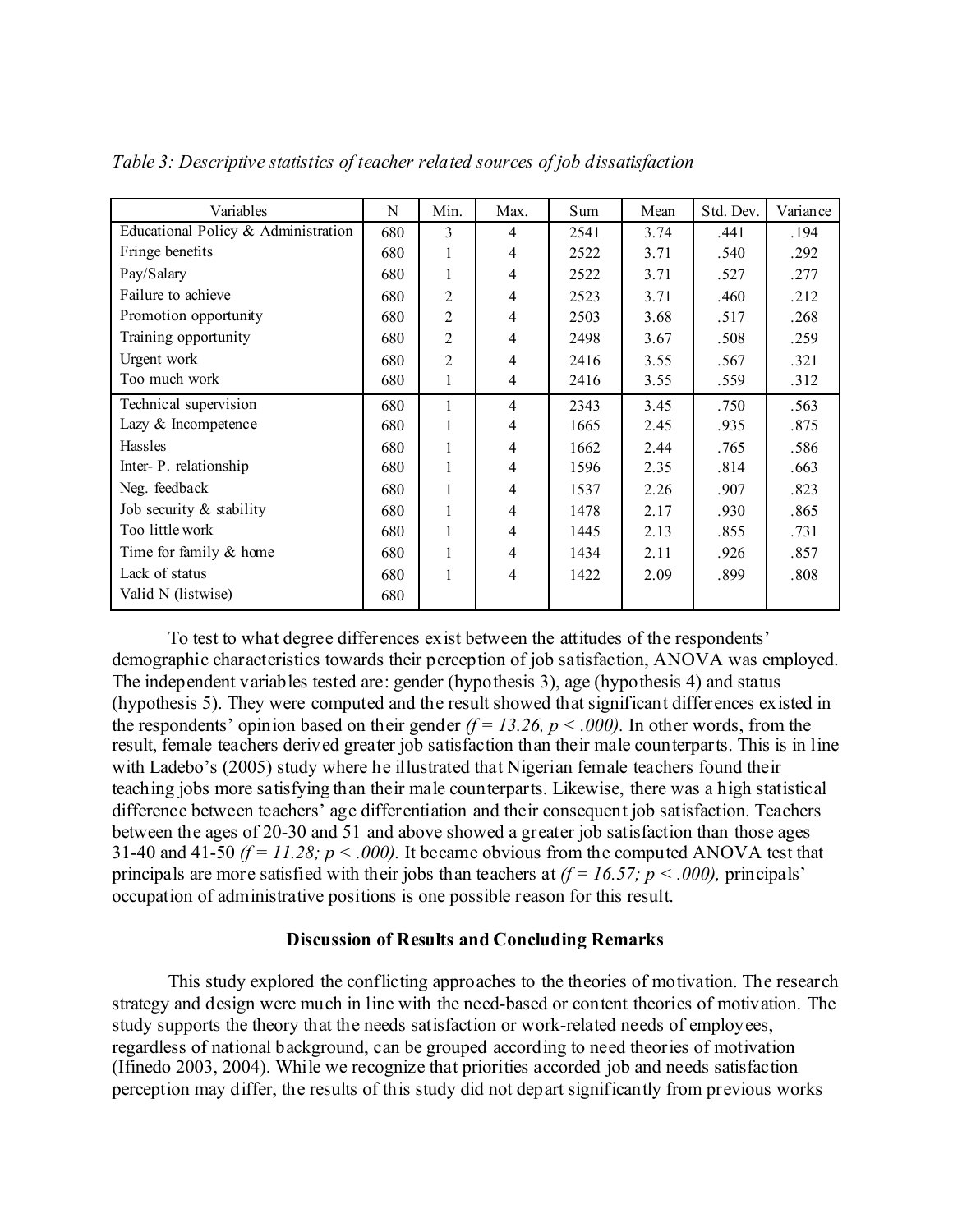and literature reviews on job satisfaction and motivation of employees in general. This study's results agreed with most of the findings regarding the relationship between job satisfaction, need satisfaction, motivation and job performance (e.g. Adams, 1963; Herzberg *et al.,*1959; Ifinedo, 2003, 2004; Ladebo, 2005; Roe, 1970; Ulom & Joshua, 2004; Ulom, 2001). Overall, teaching related sources of job satisfaction seem to have a greater impact on job performance. The results of the analysis indicate that physiological needs, security needs, social needs, self-esteem needs and self-actualization needs are significant predictors of the job performance of Nigerian teachers. Therefore, this study also supports Danga (1996) study of human engineering for higher productivity. It is also in accordance with Roe's (1970) need theory that explains that an occupation is a primary source of need satisfaction.

The likely explanation for the findings of this study is that Nigerian teachers need adequate educational policies and administration in terms of reasonable payment and fringe benefits commensurate with the job they do for them to be able to satisfy their basic needs in life such as food, clothing, health-care, etc. When teachers' needs are satisfied, it promotes their psychological well-being and enables optimal functioning and performance (Reis *et al*., 2000; Ryan, 1995). On the contrary, when teacher's environment or personality style does not afford these kinds of experiences, they fail to thrive. Also, an individual is best off when his or her needs are satisfied, and worst off when they are not satisfied (Filak & Sheldon, 2003). Nigerian teachers' dissatisfaction with pay and fringe benefits, material rewards and advancement, as well as better working conditions were associated with the intention to leave the teaching profession (cf., Ladebo, 2005). Teachers feel that they are cheated, underpaid and made to work in insecure conditions where the Nigerian government pays less attention to teachers' dignity and selfesteem. Teachers are human beings with various needs to be satisfied, and failure to have such needs satisfied leads to frustration, nonchalant attitude towards work and rebellion (Adams, 1963; Ulom & Joshua, 2004).

The theoretical question of this study supports the notion that what motivates an average Nigerian teacher to be dissatisfied with his or her job does not depend on educational policy and administration alone but on cultural, societal and economic underpinning. In addition, this study suggests that Adams 1960s equity theory which matches the notions of "a fair day's work for a fair day's pay" be applied in all sectors of the economy as equity and fairness in workplaces has been found to be a major factor in determining employee motivation and job satisfaction (cf. Lewis *et al.,* 1995, p. 502). Therefore, the plight of the Nigerian teachers should not be overlooked.

The implications of the study's findings must be viewed in light of the strengths and weaknesses of the study's design. Findings are limited by the use of self-report instruments to measure respondents' levels of job satisfaction and job dissatisfaction and how it influences their job performance. However, because of the importance placed on assessment and perceptions in job satisfaction studies, self-report measures are appropriate and suitable as a means of data gathering. A larger strength is the study's high response rate (69.1%). Differences that might exist between respondents' perception could also influence the study's findings, thereby limiting its generalizability. Nevertheless, the result of this study is generalizable, especially to education and all establishments under the public sector's umbrella.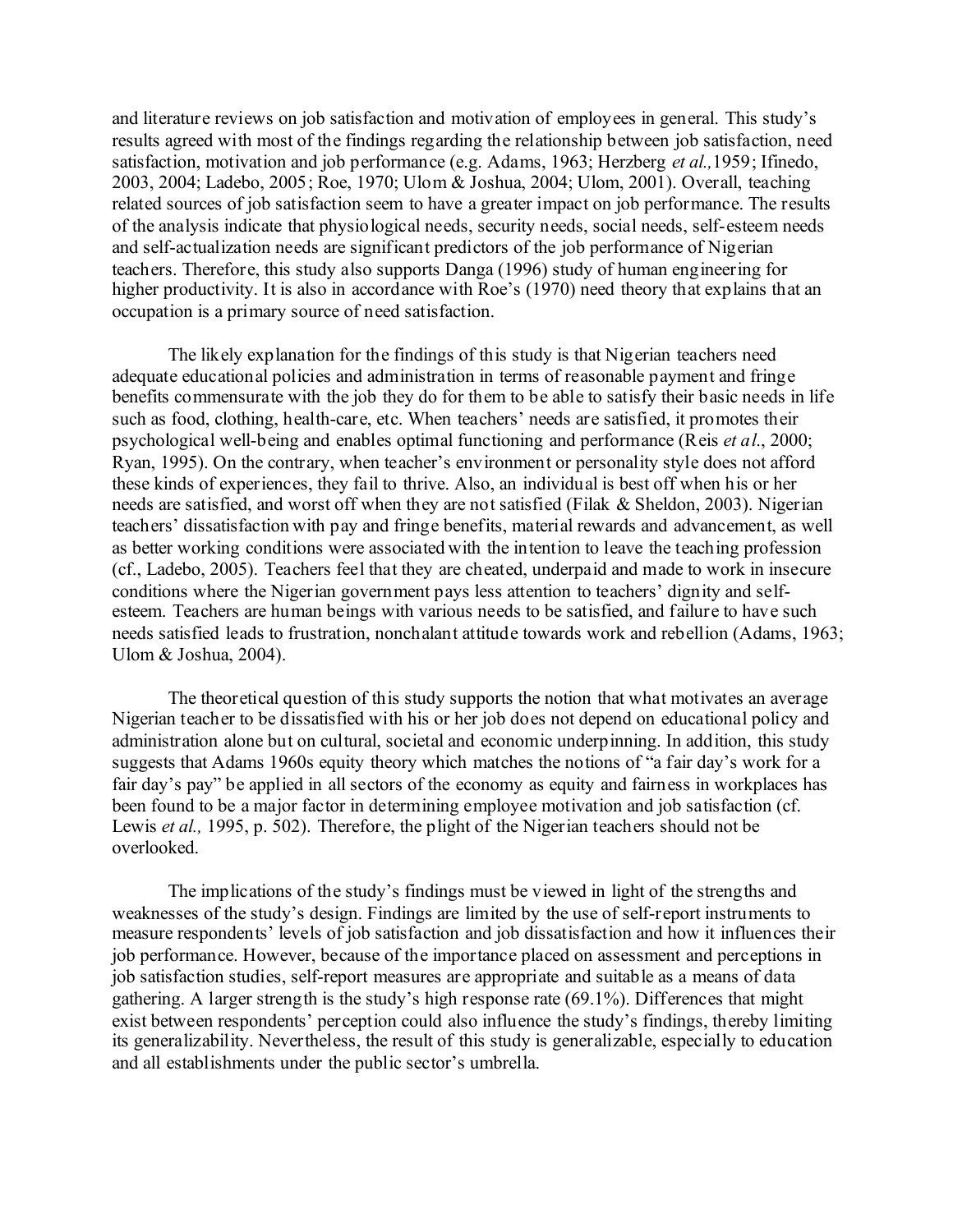However, since a study of this kind has never been carried out on this scale in Rivers State before now, using the job satisfaction and dissatisfaction variables in this study will be a guide for further research to be carried out on a wider premise and covering many states of the federation as a way of finding a lasting solution to teachers' negative attitude toward work and job dissatisfaction. A new perspective on job satisfaction and dissatisfaction and their motivational variables which not only takes into consideration the unique characteristics of the variables used in this study but their environmental and cultural derivation is thus highly suggested.

### **References**

- Adams, J. S. (1963). Towards understanding of Inequity. *Journal of Abnormal and Social Psychology*, *67*, pp. 422 – 436.
- Bryman, A. & Cramer, D. (1990). *Quantitative Data Analysis for Social Scientists*. London: Routledge
- Bryman, A. & Cramer, D. (2001). *Quantitative Data Analysis with SPSS Release 10 for Windows: A Guide for Social Scientists.* Philadelphia: Routledge: Taylor and Francis Group.
- Collinson, V. (1996). Reaching Students: Teachers ways of knowing. Newbury Park, CA: Corwin Press.
- Connell, J. P. & Ryan, R. M. (1984). A Developmental Theory of Motivation in the classroom. *Teacher Education Quality, 11, pp. 64-77.*
- Denga, D. I. (1996). *Human engineering for high productivity in industrial and other work organization*. Calabar: Rapid Educational Publishers.
- Dessler, G. (2001). *Management: Leading People and Organization in the 21<sup>st</sup> Century*. Harlow: Prentice Hall.
- Dweck, C. S. (1999). *Self-theories: Their role in Motivation, Personality, and Development*. Philadelphia, PA: Psychology Press.
- Filak, V. F. & Sheldon, K. M. (2003). Student Psychological Need Satisfaction and College Teacher-Course Evaluations. *Educational Psychology, Vol. 23, No. 3, pp. 235-247.*
- Firestone, W. A., & Pennel, J. R. (1993). Teacher commitment, working conditions and differential incentive policies*. Review of Educational Research*, *63 (4), pp. 489-525*
- Golembiewski, R. T. (1973). Motivation. In Carl Heyel (Ed.), *The Encyclopedia of Management 2nd*. New York: Van Nostrand Reinhold.
- Hackman J. R. & Oldham, G. R. (1975). Development of the job diagnostic survey. *Journal of Applied Psychology*, 60: pp. 159-170.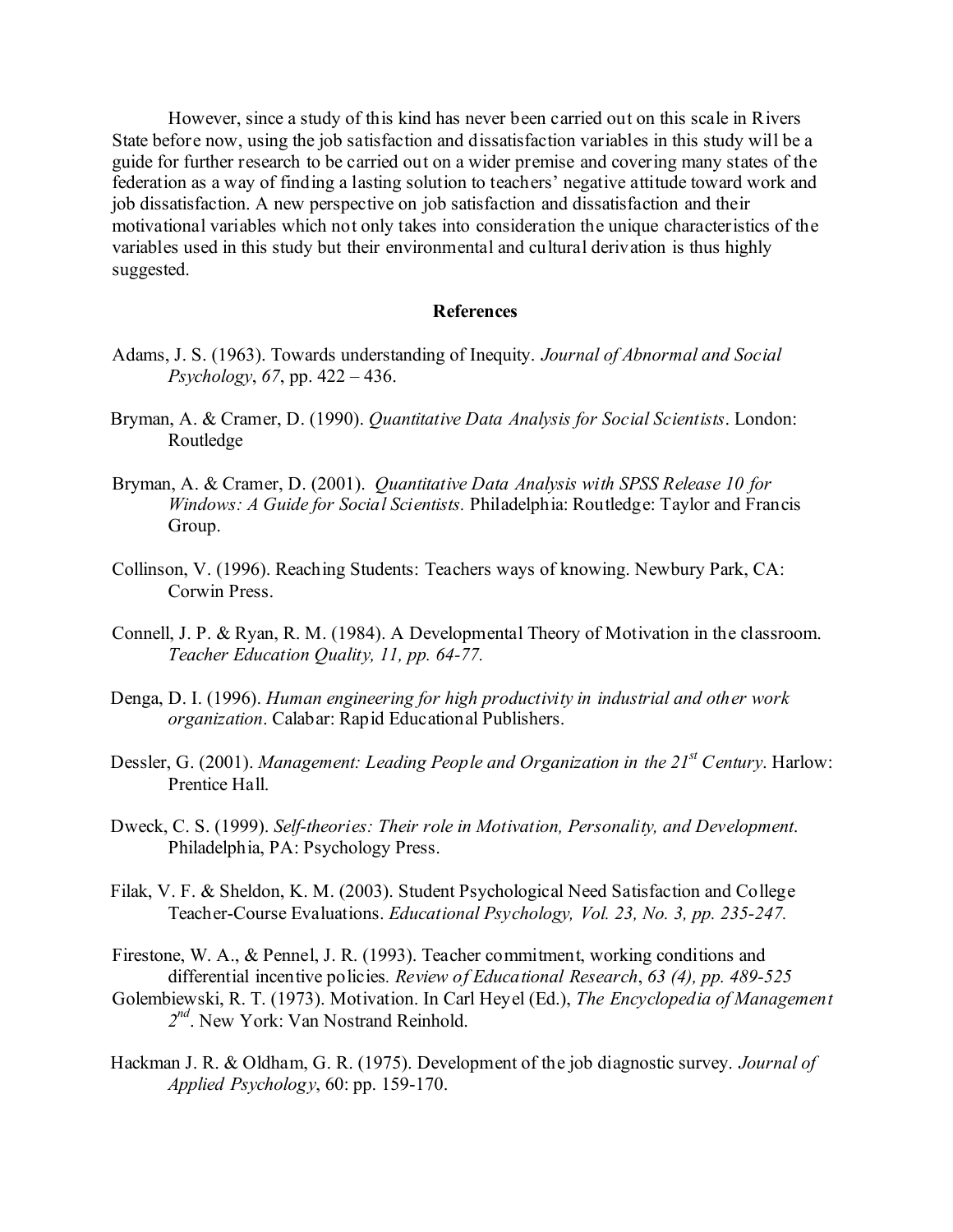- Hackman J .R. & Oldham, G. R. (1976). Motivation through the design of work: Test of a theory. *Organizational Behavior and Human Performance*, 16: pp. 250-279.
- Herzberg, F., Mausner, B. & Snyderman, B.B. (1959). *The Motivation of Works* (2<sup>nd</sup> edition). New York: John Wiley and Sons.
- Hoppock, R. (1993). *Occupational information*, New York: McGraw-Hill.
- Hoy, W. K. & Miskel, C. G. (1987). *Educational Administration: Theory, Research and Practice*. New York: Random House.
- Ifinedo, P. (2003). *Employee Motivation and Job Satisfaction in Finnish Organizations: A Study of Employees in the Oulu Region, Finland.* Master of Business Administration Thesis, University of London.
- Ifinedo, P. (2004). *Motivation and Job Satisfaction among Information Systems Developers-Perspectives from Finland, Nigeria and Estonia*: A Preliminary Study. In Vasilecas, O., Caplinskas, A., Wojtkowski, W., Wojtkowski, W. G., Zupancic, J. and Wryczw, S. (Eds.), Proceedings of the 13th. International Conference on Information Systems Development: Advances in Theory, Practice Methods, and Education, 9 - 11 September, 2004, Vilnius, Lithuania, pp. 161 -172.
- Johnson, S. M. (1990). *Teachers at work*. New York: Basic Books.
- Kelly, J. (1974). *Organizational Behavior*. Homewood: Richard D. Irwin.
- Kerlinger, F. N. (1973). *Foundation of Behavioral Research*. Nwe York; Holt Rienehart and Winston. N. Y.
- Ladebo, O. J. (2005). Effects of Work-related Attitudes on the Intention to Leave the Profession: An Examination of School Teachers in Nigeria. *Educational Management Administration & Leadership, Vol. 33, No. 3, pp. 355-369.*
- Lawler, E. & Suttle, J. (1972). A Casual Correlation test of Need Hierarchy Concept. *Organizational Behavior and Human Performance April*, pp. 265-287.
- Lawler, E. E. (1973). *Motivation in Work Organization.* New York: Brooks Cole.
- Lewis, P. S., Goodman, S. H. & Fandt, P. M. (1995). *Management: Challenges in the 21st Century.* New York: West Publishing Company.
- Luthans, F. & Kreitner, R. (1985). *Organizational Behavior Modification*. Glenview, 111: Scott, Foresman.
- Maslow, A. H. (1943). A theory of Human Motivation. *Psychological Review*, 50, p. 370.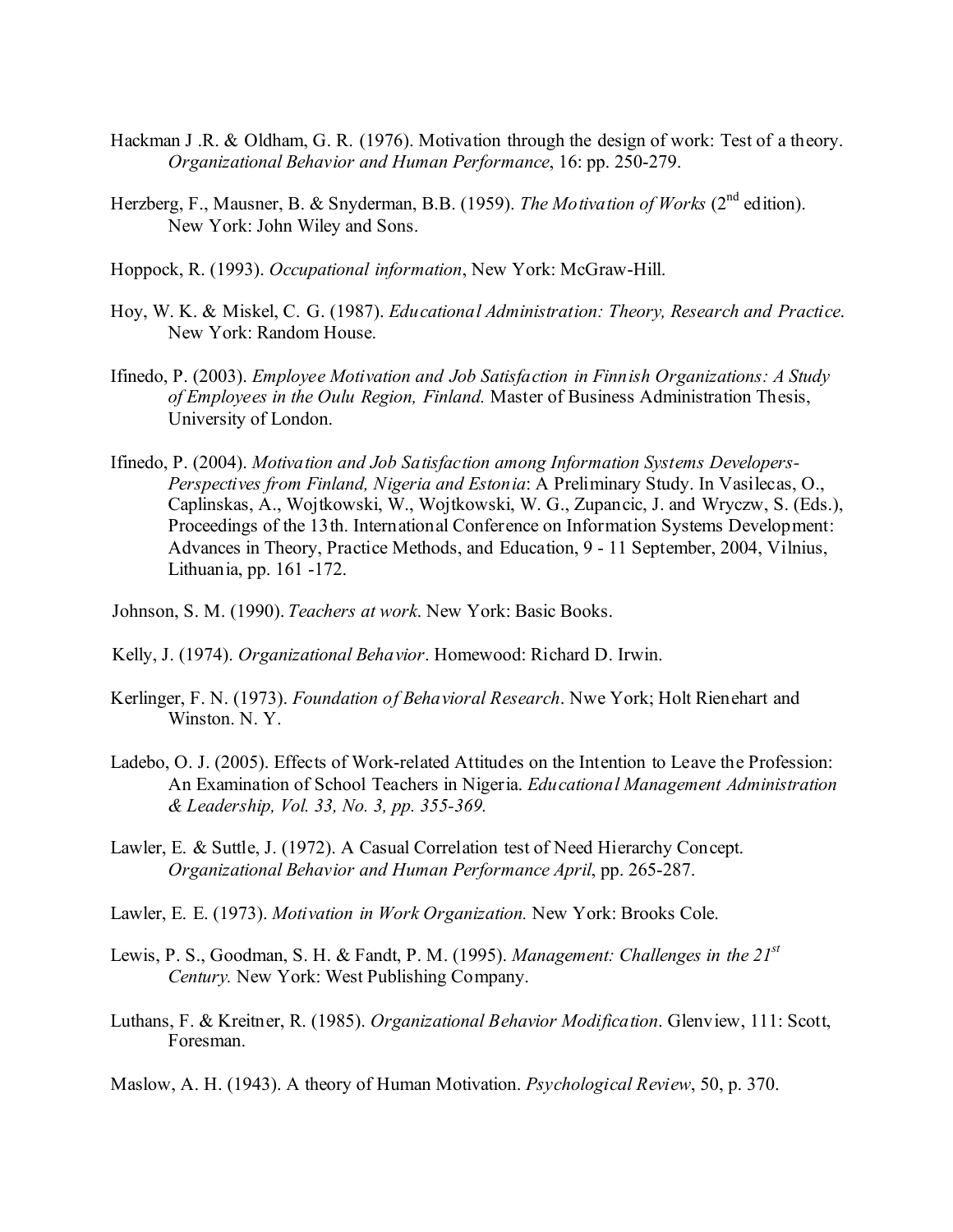Maslow, A. H. (1970). *Motivation and Personality*. 2<sup>nd</sup> edition, New York: Harper and Row.

- McKenna, E, F. (2000). Business Psychology and Organisational Behaviour: A Student's Handbook. Hove: Psychology Press.
- McNamara, C. (n.d). Job satisfaction. Retrieved 14/09/05 from  $\lt$ http://www.managementhelp.org/prsn\_wll/job\_stfy.htm#anchor306642>
- Michaelowa, K, (2002). Teacher Job Satisfaction, Student Achievement, and the Cost of Primary Education in Francophone Sub-Saharan Africa. HWWA DISCUSSION PAPER 188. <http://www.hwwa.de/Publikationen/Discussion\_Paper/2002/188.pdf>
- Naylor, J. (1999). *Management.* Harlow: Prentice hall.
- Ololube, N. P. (2004). Professionalism: An Institutional Approach to Teachers' Job Effectiveness in Nigerian Schools. Paper Presented at the Seventh International LLinE Conference, September 23-25, 2004.
- Ololube, N. P. (2005). Benchmarking the Motivational Competencies of Academically Qualified Teachers and Professionally Qualified Teachers in Nigerian Secondary Schools. *The African Symposium, Vol. 5, No. 3. pp. 17-37.*
- Peretomode, V. F. (1991). *Educational Administration: Applied Concepts and Theoretical Perspective.* Lagos: Joja Educational Research and Publishers.
- Reis, H., Sheldon, K., Gable, S., Roscoe, J., & Ryan, R. (2000). Daily well-being: The role of autonomy, competence and relatedness. *Personality and Social Psychology Bulletin*, *26, pp.* 419–435.
- Reynaldo, J. & Santos, A. (1999). Cronbach's Alpha: A Tool for Assessing the Reliability of Scales. *Journal of Extension* Vol. 37 (2)
- Robbins, S. P. (1998). *Organizational Behaviour: Concepts, controversies and applications*. New Delhi: Prentice Hall.
- Roe, A. 1970. *The study of occupations*. New York: John Wiley.
- Rosenfelf, R. H. & Wilson, D. C. (1999). *Managing Organizations: Text, Readings and Cases*, London: McGraw-Hill.
- Rosenholtz, S. (1989). *Teachers' workplace: The social organization of schools*. New York: Teachers College Press.
- Ryan, R. M. (1995). Psychological needs and the facilitation of integrative processes. *Journal of Personality*, *63, pp.* 397–427.